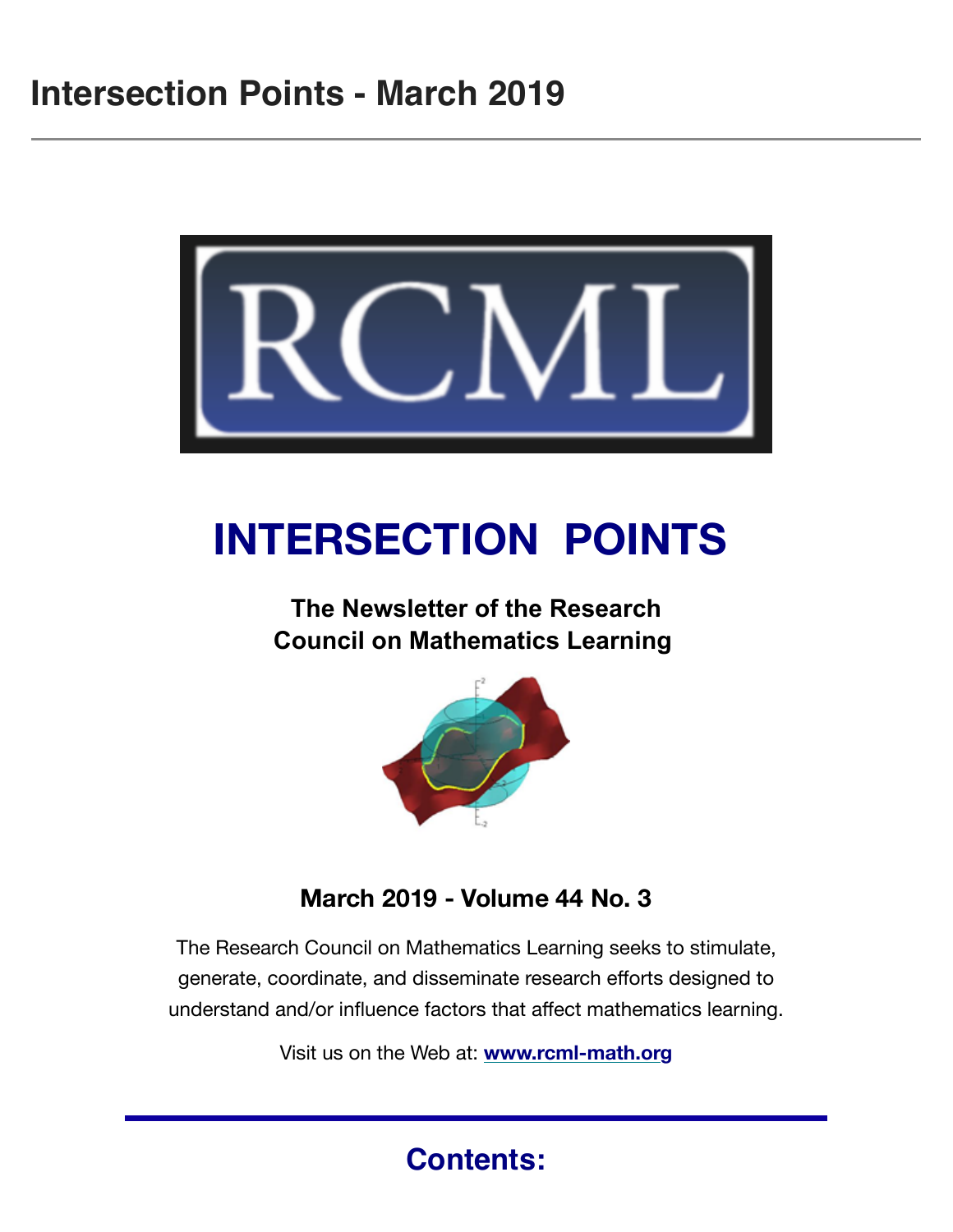- 1. Conference Highlights
	- 2. Signal and Noise

## *Conference Highlights*



The 46th Annual RCML Conference, Leading & Learning: Mathematics Made Accessible for All was held at The Hilton Charlotte University place in Charlotte, NC on February 28 – March 2, 2019. The conference kicked off with the poster sessions featuring 8 posters and 85 presentations over the next two days.

The Wilson Memorial Lecture, The Language of the Universe, was presented by Dr. Joseph Graves of North Carolina A&T University. During the lecture, audience members were able see how to complex mathematics was used to understand very fundamental aspects of genetic expression.

This year's founders lecture, A Mathematics Teacher Educator's Personal Perspective of Research on Mathematics Learning*,* was presented by Dr. Rose Sinicrope, who spoke about how the evolution of student learning has progressed over the past 50 years and how this causes us as teacher educators to return to learning theories and practice and standards.

Breakout sessions and posters shared insight across a variety of both mathematics content and pedagogy including early childhood through post-secondary education. Along with topics regarding preservice through veteran teachers sessions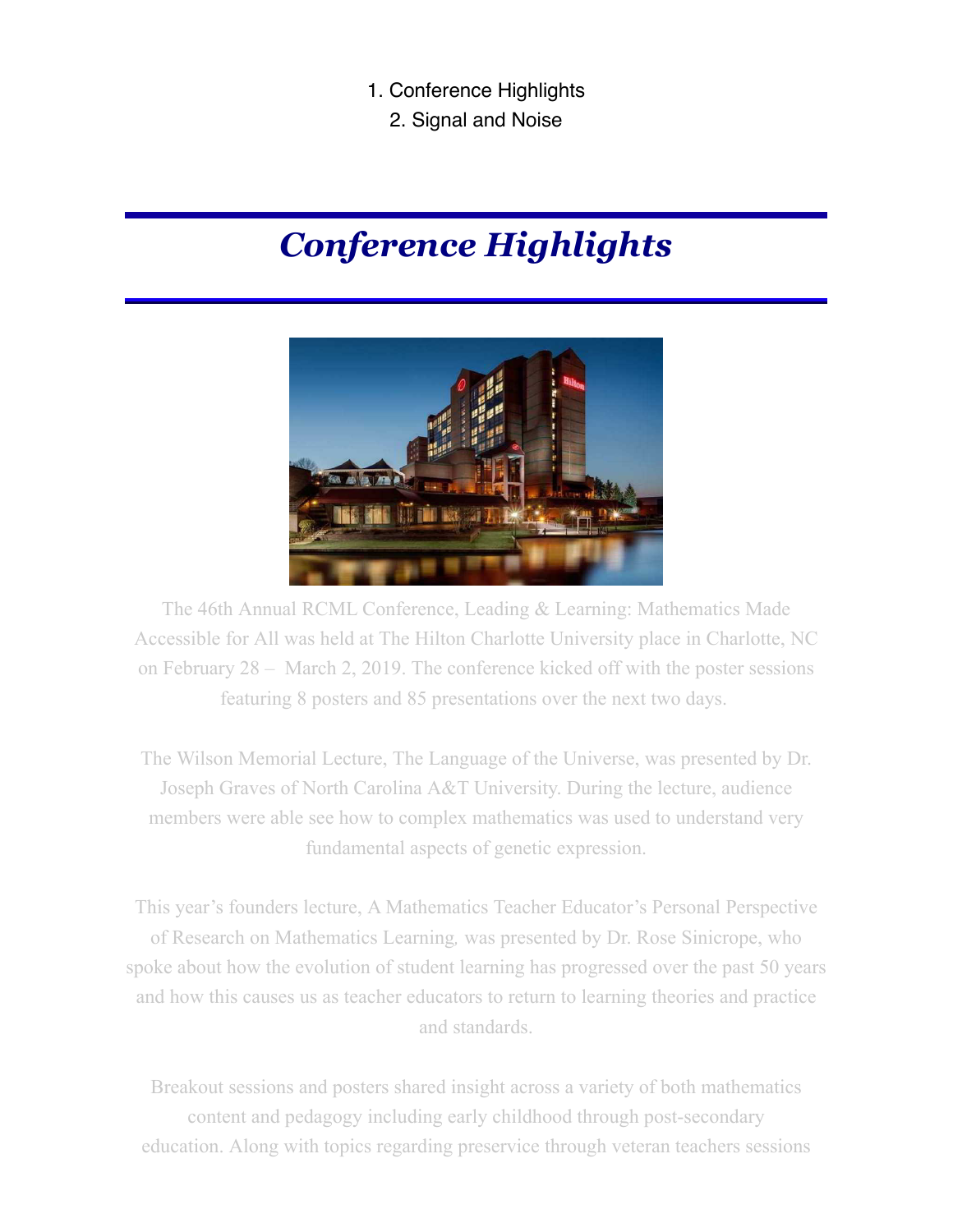included, but were not limited to, the mathematical beliefs of preservice teachers, technology development and integration, mathematical discourse and conversations, and a variety of other elements related to the broader scope of the learning and teaching of mathematics. All proposals were double-blind peer reviewed with a third reviewer breaking ties. Thank you to all proposal reviewers.



One of the most memorable experiences at the conference occurred when Bill Speer, one of our founding members, awarded Jim Hedden a lifetime achievement award. This was a very special moment for all in attendance.

This year's conference would not have been possible without the tireless work of Program Chair Tyrette Carter of North Carolina A&T University, and Conference Chair Kerri Richardson Smith of University of North Carolina at Greensboro. Each providing countless hours of gathering resources and organizing information to make the 46<sup>th</sup> Annual RCML Conference a wonderful success.

Please join us next year for the  $47<sup>th</sup>$  Annual Conference to be held in 2019 at the Las Vegas, NV. Registration, hotel, and proposal information can be found at www.rcmlmath.org.

## *Signal and Noise*

The purpose of this section is to get to know scholars more deeply and build relationships that span the tests of time, distance, and background. "Signal and Noise" is a reference to gaining statistical information from a data set. Each datum in a data set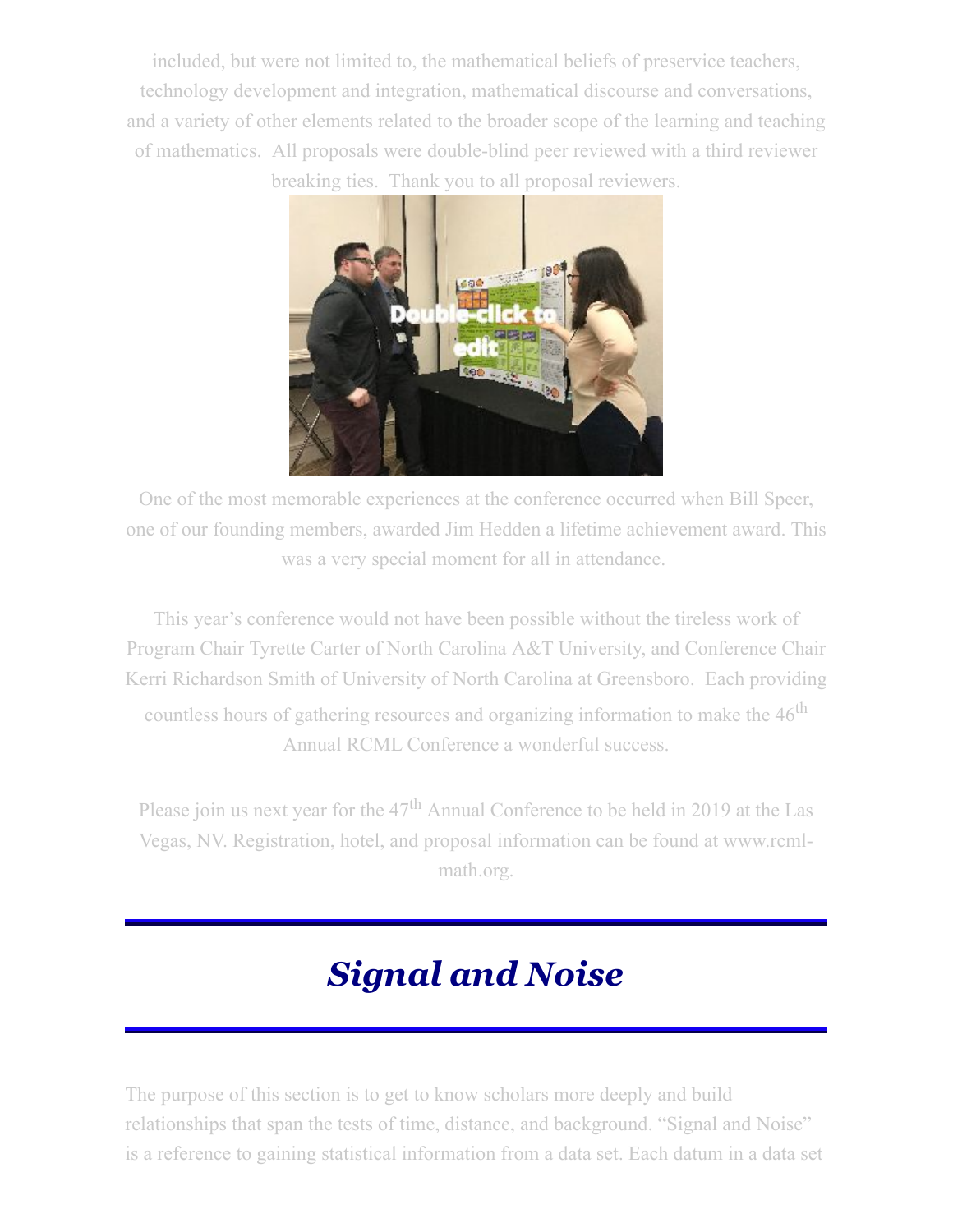provides valuable information. However, it is the responsibility of the statistician to detect the unique structure (i.e., signal) found within a data set. Noise is not a negative aspect of this process but is rather a natural and welcome feature of the complex world in which we live. With that in mind, readers are invited to learn more about a senior RCML member as well as an early career RCML member. Bill McGalliard interviewed members at the 2019 annual meeting of RCML in Charlotte, NC. For this edition of "Signal and Noise", Dr. Gabriel Matney (Bowling Green State University) is our featured senior member and Ms. Judy Benjamin (Kent State University) is our featured early career member.



Dr. Garbriel Matney Bowling Green State University

Bill: So I am here with Gabriel Matney of Bowling Green Statue University. Gabriel my first question for you is how long have you been an RCML member?

Gabriel: I have been a member since 2001. My advisor told all of her graduate students that RCML was an organization that we needed to check out. So, I did that as a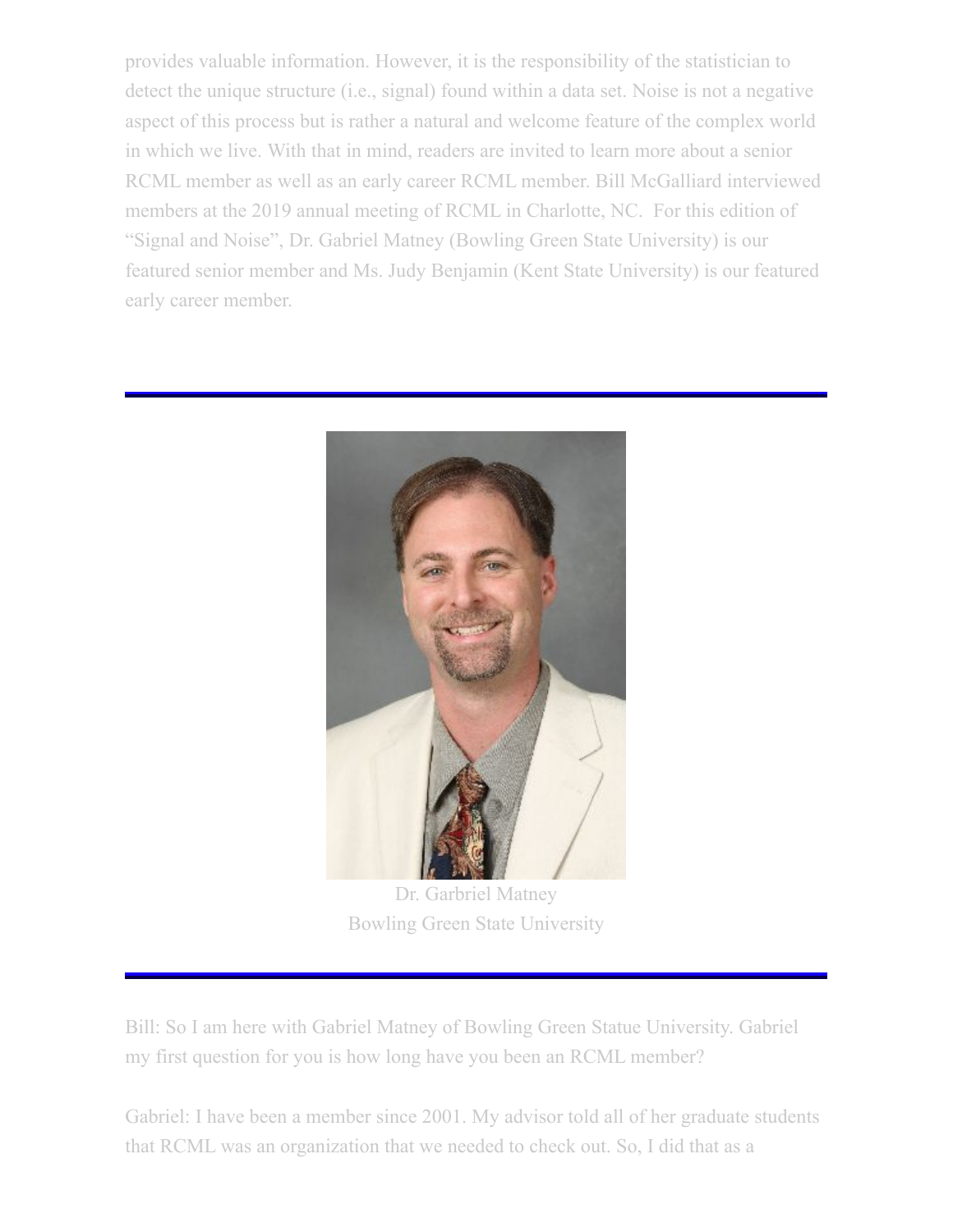graduate student, and after the conference I immediately joined.

Bill: That's a theme that I've heard a lot when talking to a lot of RCML members. A lot of them got into the organization through an advisor. I know that's how I got here. With that said, I did another interview with a graduate student and asked her about ways that she thought we could attract more graduate students. So, I will put the same question to you.

Gabriel: I think the reason that I was attracted to RCML as a graduate student, was because it was a professional space where people would give you an honest and direct set of feedback. However, they would do so in a way that was very edifying for you, in a way that would give you nurturing challenges, which is something that my advisor was really big on. My advisor, Jayne Fleener, was really big on giving nurturing challenges and asking us to do difficult things, but not in a way that would denigrate who we were. So, I think that kind of environment was something that really drew me, and I believe it drew other graduate students as well. So, I think having people experience that kind of growth in an environment that is rich and nurturing is probably the most important factor in having graduate students come to us. Which in turn will help them want to maintain their membership. We want them to be members because they feel the connections of the community and they want to give back as they become professors and the younger generation comes up. There's always going to be that cycle. We always need people to invest in the next generation. So, not just for RCML to have grad students, but for RCML to nurture grad students into becoming members who are professors who nurture other younger people as they progress in the profession.

Bill: What positions have you held while in your nearly 20 years as an RCML member?

Gabriel: My very first position was the newsletter editor of intersection points. Cheryl Maxwell and other people on the board or within the organization said that I had been coming to conferences for a long time and that they thought they should ask me to do something. So, Cheryl came to me and said, I think you can do this; would you do this for the organization? She said that this is an important role, and we need someone who is organized and caring enough to take on this responsibility. I said, well, nurture me into it. If you help me, I will definitely do a good job for you. Being given the opportunity to serve in that capacity let me learn from Cheryl about a great many things. My next responsibility was on the conference committee. I also ran to be the chair of the vice president for conferences, but I actually didn't get that position. The next position that happened for me was VP for publications. So, that's kind of been my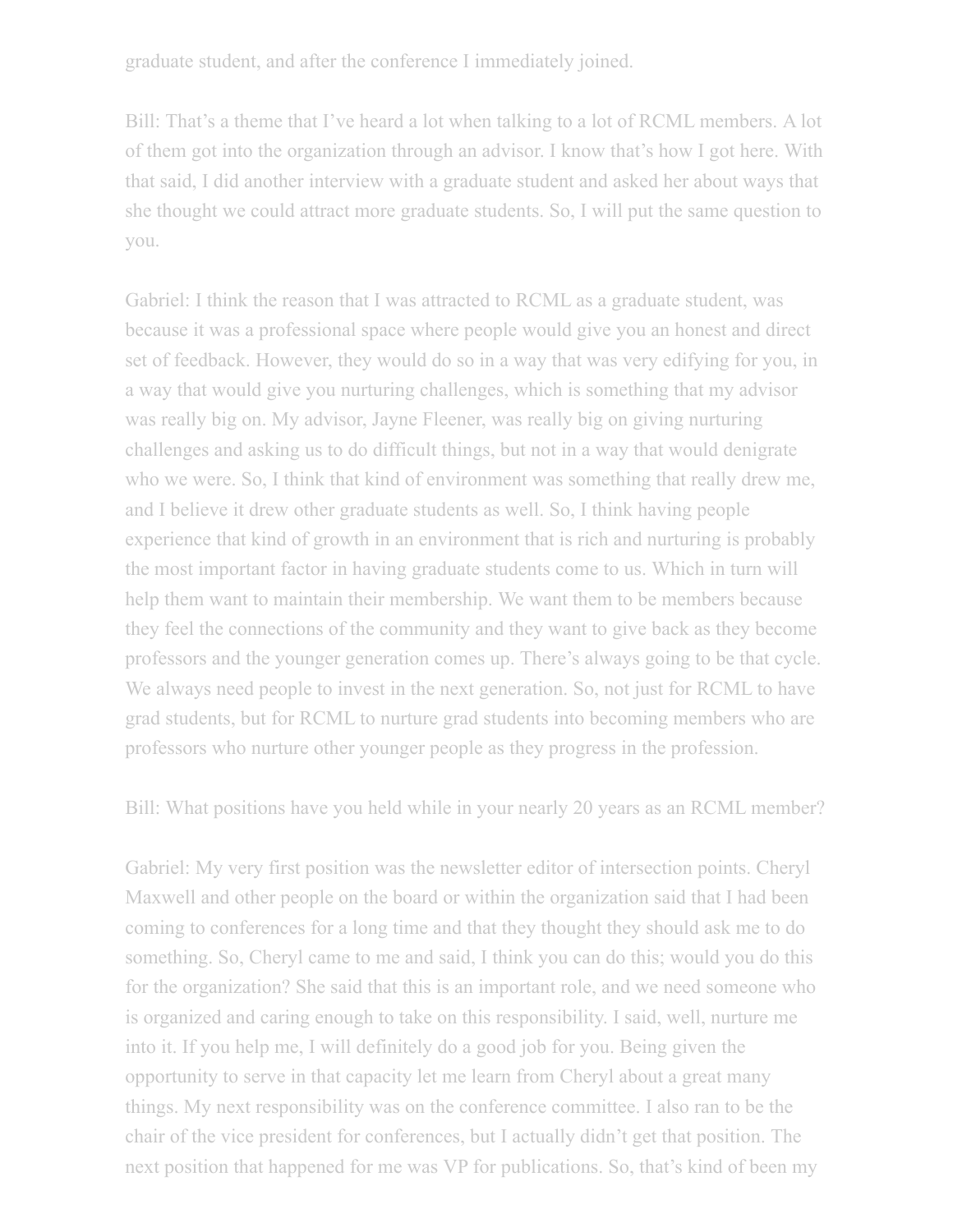trajectory.

Bill: What advice would you give to a new RCML member about the best way to potentially get involved with the organization?

Gabriel: Well, I think people can do it much quicker than I did. The best way to get involved is to keep trying to get on a committee like the publications committee or the conference committee. Getting on the conference committee really helped me meet a lot of other members that I didn't know before. So, we all have a few members that we know, and getting on these committees and serving throughout the year helps us know other people better. I think that is a great way to serve. From there, growing into one of the leadership positions is a hope that I have for each of our members.

Bill: Thinking about the current conference that we just had, which in this case is rather timely, because what's it been? Two weeks? Is there any particular or particularly memorable experience that you had at this conference that you would like to share with the membership?

Gabriel: I also tweeted about this, but I really think that the moment when Bill Spear and Jim Hedden had that hug, where there's a recognition of what both of them have done and given to the organization, was really special. We're talking about not hours and not days, but weeks of life that they spent. Perhaps even months of life that they've spent over the course of several years to help RCML become what it is. These are the kind of people that personally inspire me. I want to serve in such a way that I contribute to the community. Both Bill Spear and Jim Hedden have done that. They've contributed to the community. To see them embrace was a very special moment, I think, for all of us this last conference. It's just an inspiration to me.

Bill: Do you know how long it was since they got to see each other last?

Gabriel: I don't know. Jim came and gave a founder's talk several years ago. So, I would say it's been within the last five or six years since they've seen each other.

Bill: I was struck by that too. I agree. So, I just kind of wondered if it had been a while since they'd actually been together. You know how meaningful that was to talk about how one was a model and a mentor of the other, and such great careers.

Bill: So, thinking about next year's conference, which is going to be in Las Vegas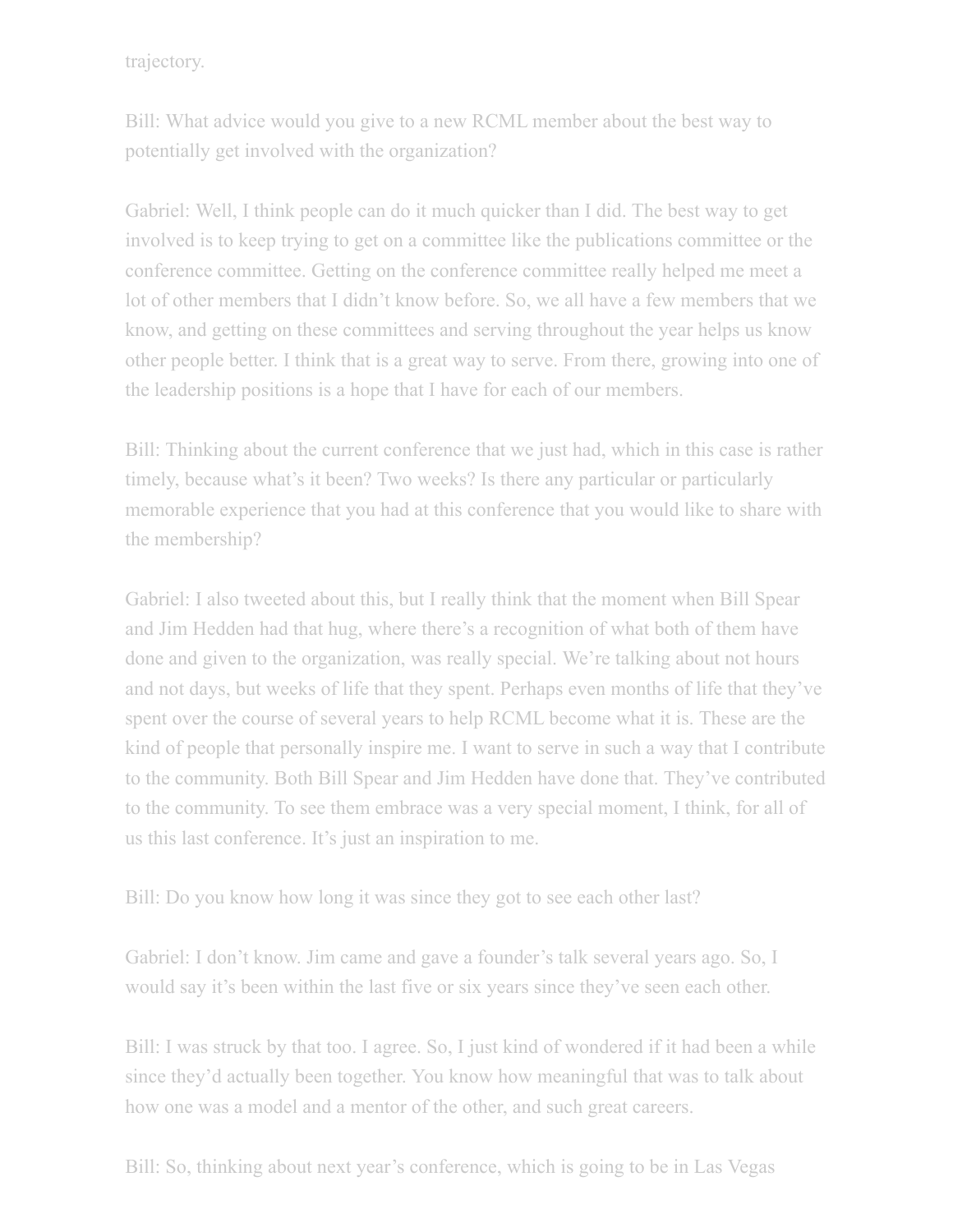again, what are you looking forward to there? What's going to make you really want to go back there other than, of course, your official duties being VP of publications?

Gabriel: Vegas is always a very energetic place to have a conference. We always find a way to go have some laughs. Some of my colleagues and I, after the conference on a Friday night or a Saturday night, will go see a show, like a comedy show that might be in town from one of our favorite comedians who's running the circuit there in Vegas. Building those memories and experiences with professional colleagues is an important part of what RCML is. In addition to obviously sharing the research that I'm doing, which is always fun to do, taking those moments to go to shows and experience the kinds of things that Vegas can give that other venues can't is good. Several of us still remember the last time we went to Vegas. It didn't snow in Vegas, but it snowed in other parts of the country when we were leaving. Literally, we could not leave Vegas. So, we just kind of figured out who was stuck in Vegas. Some of us saw each other at the airport, while others had already texted, "Hey, I have to stay another night," so, we knew that they didn't get to leave. When we didn't get to leave, we all made this group and went to see a show. We will never forget that. We still talk about that "Oh we got stuck in Vegas!" like it's a bad thing.

Bill: I guess our membership has to say, "What happens in Vegas stays in Vegas," for next year, right?

Gabriel: Right, well, we hope that we get snowed in again next time.

Bill: Well, Gabriel, thank you so much for being here with me today. I appreciate everything, and thank you for your thoughts and your long experience and your long service to RCML. It's very much appreciated.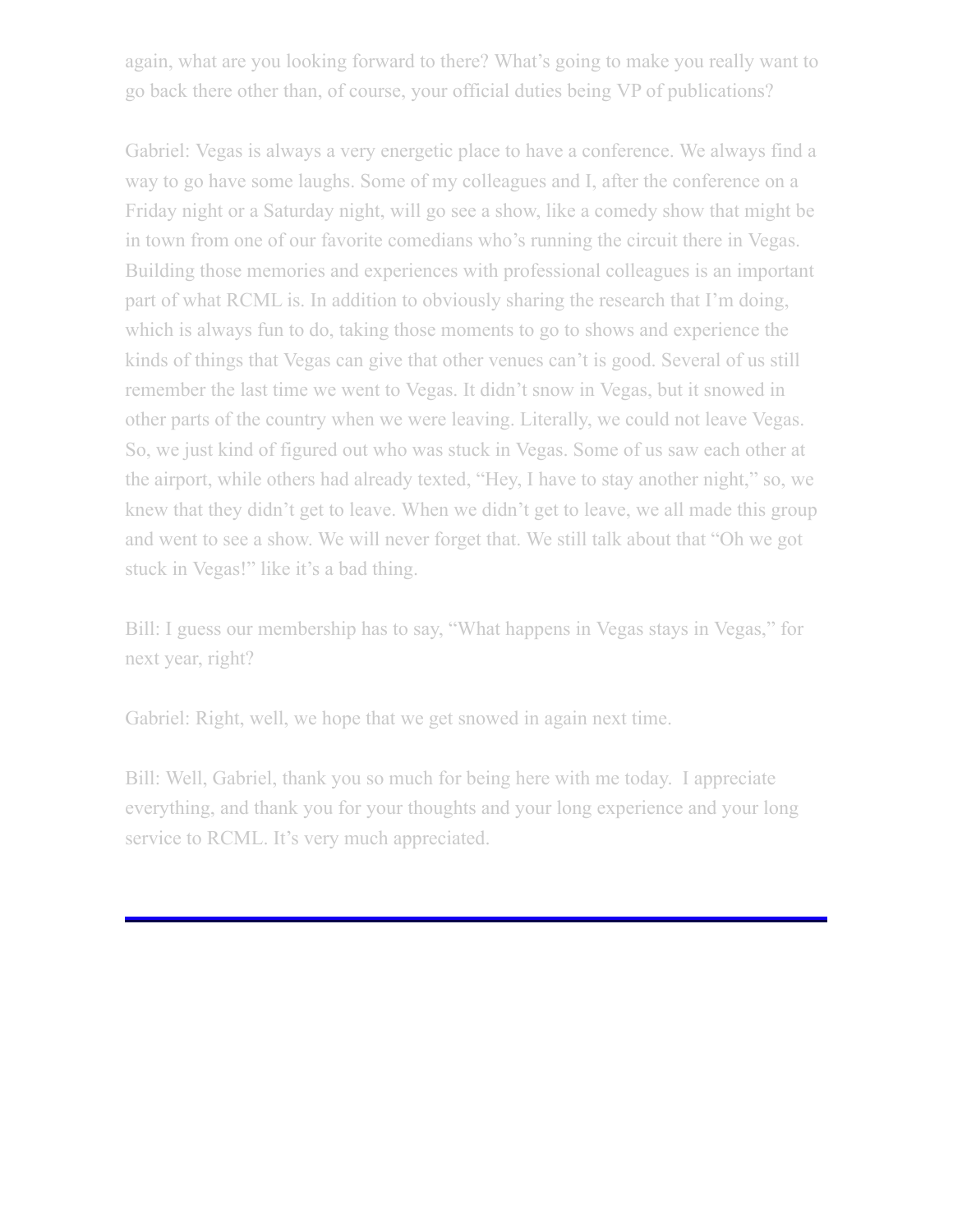

Judy Benjamin Kent State University

**Bill**: How long have you been an RCML member?

**Judy**: I joined RCML last fall, so not very long.

**Bill**: So, this was your first conference with us?

**Judy**: It was my first conference – with anyone.

**Bill**: Oh, so your first conference at all of any type?

**Judy**: That's correct. I'm a newbie!

**Bill**: Well that's great. You're kind of an ideal person then to do this first interview with. Since this was your first conference in general, what drew you to RCML?

**Judy**: Well, honestly my advisor, Karl Kosko, recommended it, and what Karl recommends I do (haha). He's an excellent mentor and he thought our research lines up beautifully with RCML's purpose. Also, he felt like it would be a good environment to get my feet wet with presenting and such. He felt like it was a good group of people with a mentoring attitude. So, that's why he suggested it, and what I found out was after they accepted my proposal, I started bragging to everyone that I was presenting at RCML. The other professors in my department all told me the same thing. They told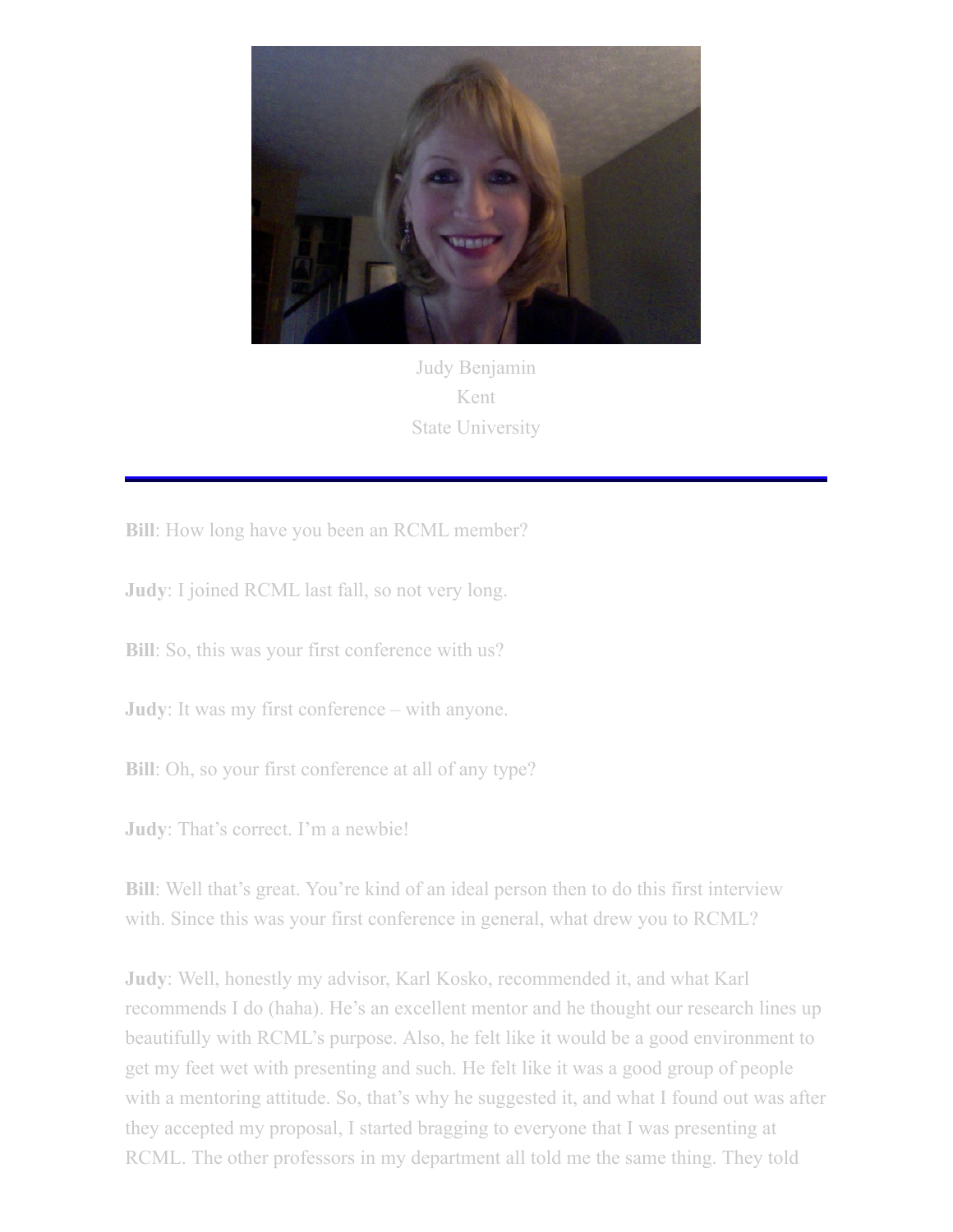me, "Oh, you're really going to like that. There's really good people there, and they're very supportive!". So, everyone told me that I was in for a good experience, and they were right. It was really great. And everyone was so friendly and supportive and welcoming!

**Bill**: Good! Well, do you plan to maintain your membership, and if so, what would cause you to continue to be a member?

**Judy**: Well, I do plan to continue my membership. One thing when I started receiving the journal: the journal has been actually a good resource for me as a doctorate student. It's a good journal, and it has helped me. But, what a great organization! I'm proud to be part of it. So, I am going to stick with it, and I hope to go to come back to the next conference, if I can find a worthwhile study next year.

**Bill**: Well, one thing about RCML is that you can present on projects that aren't finished, or maybe is even just an idea.

**Judy:** I actually sat through a couple of presentations that were just ideas where the presenters were looking for feedback. They were looking for direction, and I thought that was really cool. What a great idea to collaborate with great minds from across the country, and get feedback for what you're wanting to look into. I thought that was wonderful.

**Bill**: A question that I have for you relating to graduate school is that RCML would like to continue to be attractive to graduate students. So, what sorts of things could we, as an organization, do to attract more graduate students or to continue to do so?

**Judy**: That's a good question. I don't know how you could go about advertising to grad students. I heard about it through my mentor, but I feel like it would be helpful if they were just aware of what a great opportunity it is to be a part of this membership. I think advertising RCML somehow, but I don't know how you would get the word out, besides through other members, which is how I heard about it.

**Bill**: Right, well, that's actually how a lot of us heard about it, because I got involved in RCML through one of my doctorial committee members also. So, you're going to find that the more people you talk with, that's a reoccurring theme.

**Bill**: What excites you about next year's conference?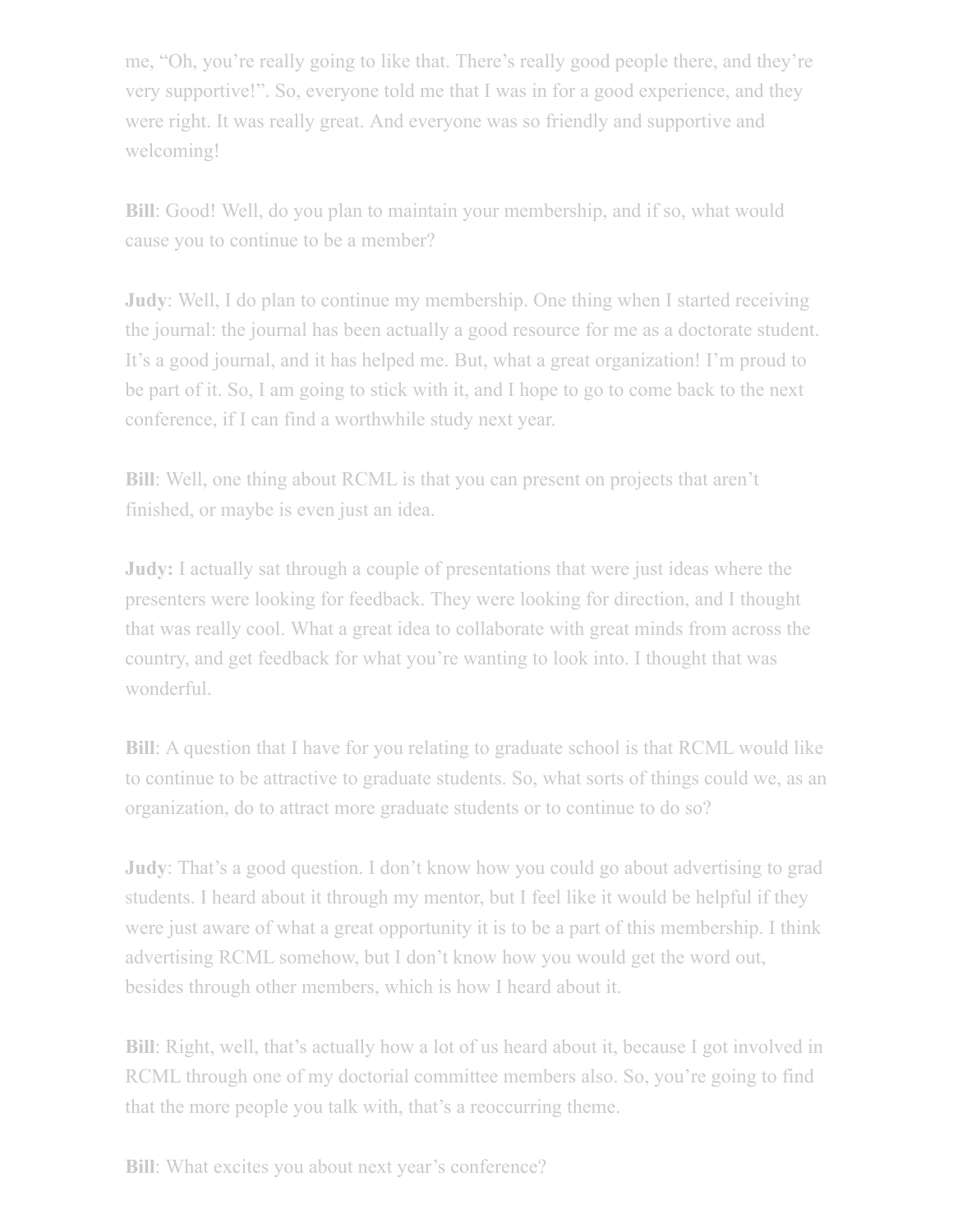**Judy**: Just coming back in with more experience and more confidence, because I was a little nervous and shy this time, but I feel like I would probably see some familiar faces next time. I really met some awesome people this time, and I would look forward to running into them again and seeing and hearing what everyone is working on and sharing what I'm working on and getting some feedback or maybe even my dissertation.

**Bill**: How far away are you from your dissertation?

**Judy**: I have one more semester of coursework after this and then I'll try to pass those comps and get started writing next spring.

**Bill**: Are you going to do a pilot study first?

**Judy**: I'm doing a pilot study now, so we'll see how that goes.

**Bill**: If you could talk with a long standing RCML member, what might you ask them?

**Judy**: The only thing I was kind of wondering was: how people that go to these conferences often, or have gone to many of them, strategize getting the most from the experience? For me, I just basically went to whatever presentation looked interesting, and that was really fun for me. I'm curious how people go about choosing, because I couldn't even see everything I wanted to see. There were too many overlapping presentations. So, I just picked the things that looked interesting. Some of them were quite different: not related at all to what I'm studying, but that was really fun for me, like Natalia Bailey's work with Guatemala. I have really no pressing need to understand what's going on with the math education in Guatemala, but that was so cool learning about that. I learned a lot, and I'm so glad I sat in on it. To answer your question, I just would be curious how other people strategize how they choose which presentations to see. If you should sit in on stuff that's related to your work or if you should just sit in on stuff that you know nothing about. I kind of did a little of each this last week, and I really enjoyed that.

**Bill**: Is there an experience or maybe several memorable experiences at this particular conference that you would like to share with the membership?

**Judy:** Yeah, I introduced myself to one of the organizers, Kerri Richardson, on the first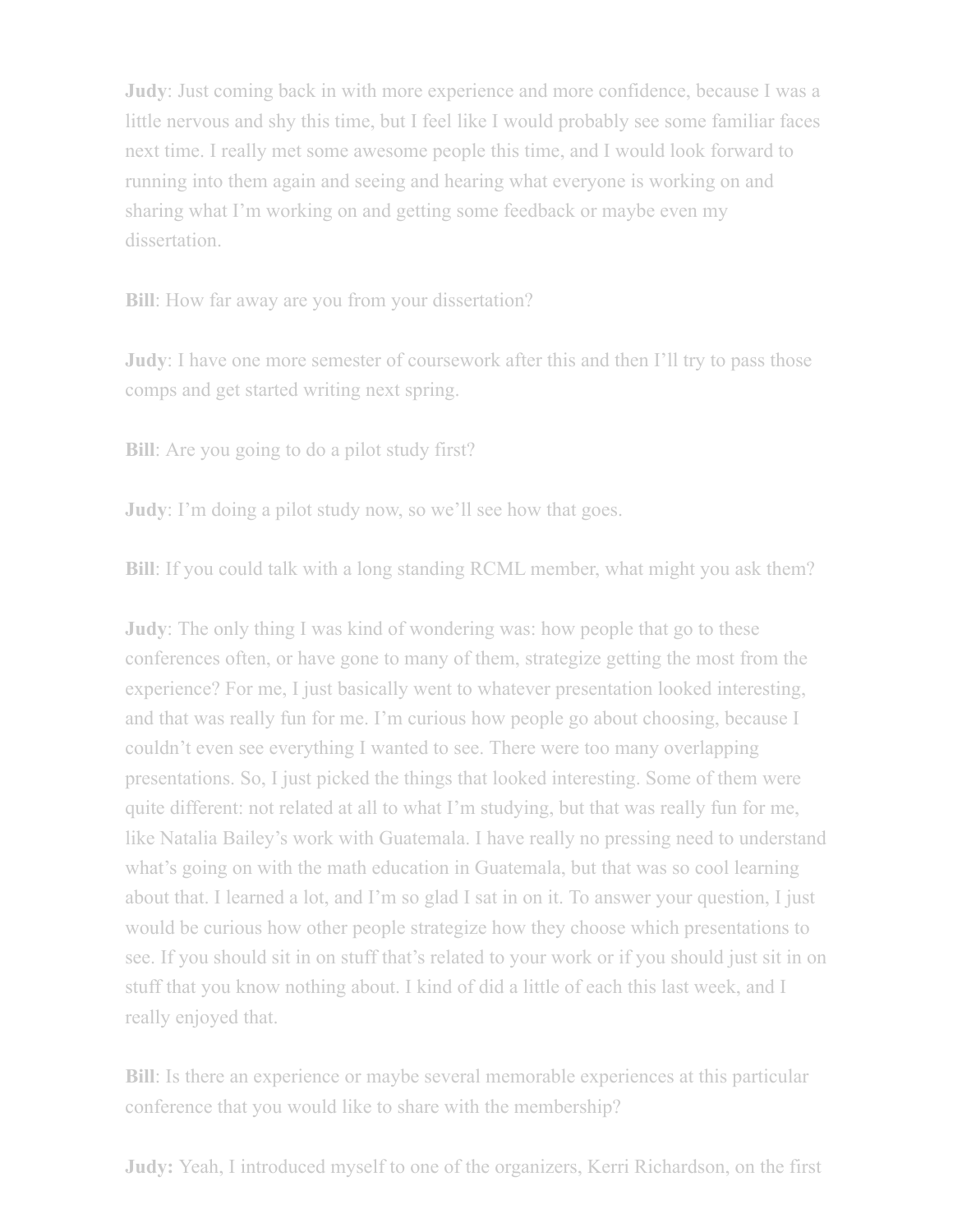night, because I was nervous about having all of the right equipment and stuff for my presentation. When I shared with her that it was my first conference, she was just so warm and helpful and excited to welcome me to the organization and made me feel really good. Then, when I presented, and I introduced myself, I mentioned that it was my first conference, and they cheered for me. They literally cheered me on, and it just really made me feel really welcome and it put me at ease right away. It was very nice. That meant a lot to me.

**Bill**: When I mentioned the person that brought me to RCML, that was Kerri Richardson. She was on my doctorial committee. So, lots of connections here!

**Judy:** Oh my gosh, she was really helpful and very supportive. She's great. Also, the keynote speakers were incredible. I was so glad. They were really incredible. Those were memorable talks as well. All of those were highlights of the weekend for me.

**Bill**: If you had to pick a future location for an RCML (next year is at Las Vegas; the year after that is going to be with me in Kansas City), where would you like to see RCML?

**Judy**: Not that I could afford to travel there, but I met someone from the University of Hawaii, but I don't know her last name. I thought that would be a nice place to go. I want to go to Hawaii! That would probably be an expensive journey, but that would be lovely. I want to go get their climate for a while.